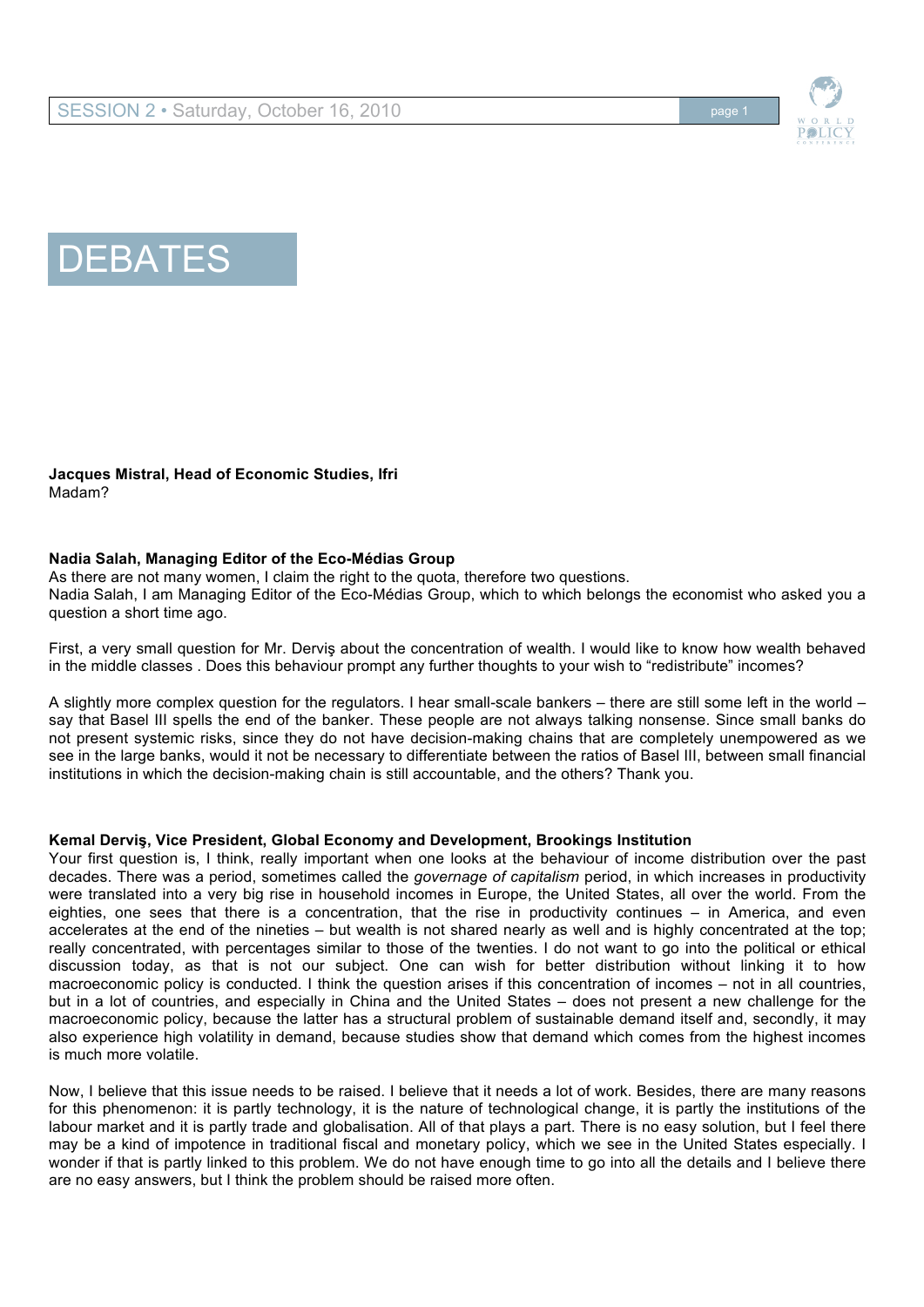

#### **Xavier Vidal-Folch, Deputy Director, El País, President of the World Editors Forum** Thank you Kemal. For the small and large bank?

## **Jean-Claude Trichet, President of the European Central Bank**

May I say a word perhaps? On what you have just said, Kemal, I am struck by the fact there are effectively very deepseated reasons for these disparities in incomes and remuneration. Technology plays an important part. We are in increasingly complex knowledge economies. So there is probably a tendency towards inequality due to economic and technological progress itself, but there is also a problem of values.

I find it striking, for example, if I compare Japan and the United States, that there is an enormous difference – although I stand to be corrected by President Kuroda – between levels of remuneration and the packages offered to top level executives.

I have no basic explanation other than core values. Besides, even in the United States, one sees a very large number of wealthy people give away their fortune to foundations and charity organisations, which is a clear indication that values in our democracies, it seems to me, are really fundamental in this regard and that we are at a turning point.

With regard to Basel III, I would say that it *has* made a distinction – that it *will* make a distinction since it is a work in progress – between systemic banks and small banks. Besides, Basel is setting a minimum. The banks – the largest or systemic banks – may very well find themselves below the minima as a result of the decisions taken by the supervisors.

Finally, we are giving ourselves time; this is a point I would like to stress. We need to keep a sense of balance over a medium and long-term perspective, and also to have a sense of transition. We are in 2010; we will have new regulations from Basel III due to become fully effective in 2019. So we are giving ourselves nine years to get from one point to another. This shows, I believe, the concern of those taking part in these exercises to find a good compromise between a robust system and one that does not harm the recovery which needs to be consolidated.

## **Haruhiko Kuroda, President, Asian Development Bank**

I have just one comment about the economic disparity, or income inequality in Asia. You may know that Japan developed quite fast, recording 10% growth annually in the 1950s and 1960s. Income distribution actually improved at that time. Then the four tigers, Korea, Hong Kong, Taiwan and Singapore, developed quite fast, again recording close to 10% growth in the 1970s, 1980s and 1990s. Again, their income distribution actually improved.

However, since then, income distribution is not happening and inequality is expanding. This includes Japan and the four tigers. As you know, China and India have been growing rapidly in the last couple of decades and have seen serious income distribution problems. The gap between higher income people and lower income people has widened tremendously. By the way, this is not just in Asian countries. Almost throughout the globe, income distribution has significantly deteriorated in the last couple of decades. Although there is a significant cultural and societal element, as Jean Claude Trichet mentioned, strong technological progress may tend to widen the income gap between rich and poor. Also, globalisation may have contributed to this trend.

Of course, governments with appropriate policies and strategies can counter and cope with this situation. However unfortunately, in the last couple of decades, practically all countries have aimed towards higher growth, which is not always inclusive growth. This is in developed as well as developing countries.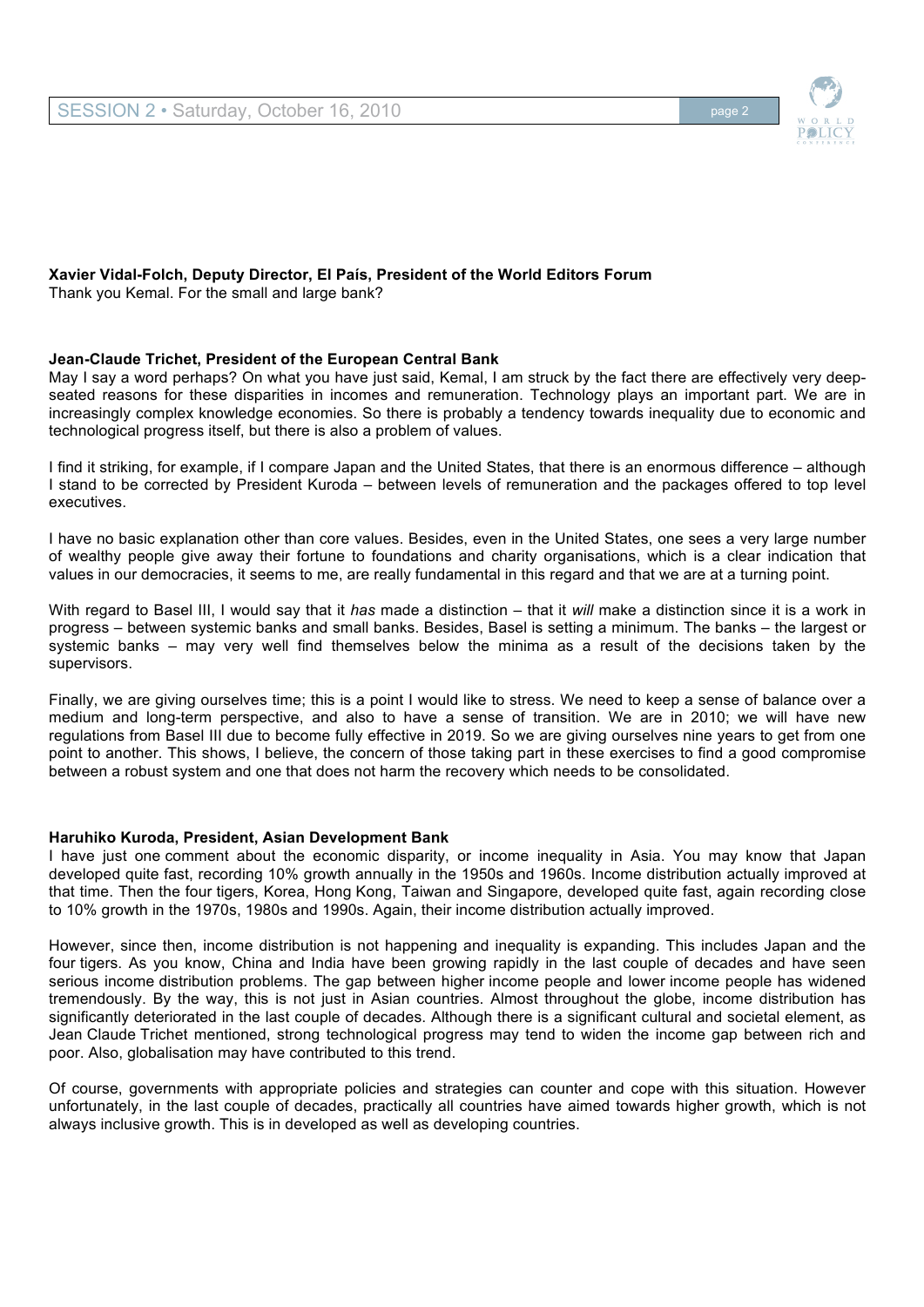

#### **Jawad Kerdoudi, President of the Moroccan Institute of International Relations**

My question goes to Monsieur Trichet. As you know, the Moroccan economy is closely linked with the European Union. Unfortunately, due to the low economic growth of the European Union, we have suffered falls in our exports to the European Union and also a fall in direct – mainly foreign – European investment in Morocco.

So my question is this: firstly, why is our growth rate in Europe lower than in Asia and the United States? My second question: what is the Central Bank doing to boost growth in the European Union and what are the growth forecasts for the European Union for 2011? Thank you.

**Jacques Mistral, Head of Economic Studies, Ifri** Mr. Trichet?

#### **Jean-Claude Trichet, President of the European Central Bank**

This is a very broad question. A first observation on the last part of your question: we published our growth projections quite recently. The IMF has also published its growth forecasts for Europe. To give you orders of magnitude, we estimate that we are in a period of great uncertainty. So we are publishing bands. I can give you the midpoint of our band, which everyone recalculates. As far as this year is concerned, we have growth of 1.6%, 0.6% more than we thought, than what our colleagues thought four months ago. The IMF, for its part, calculates 1.7%, 0.7% more than it thought a few months ago.

So we observe a phenomenon which is a happy phenomenon, objectively, but we remain very cautious. This is of course a very modest growth, and we certainly do not regard it as an indication that we have reached a satisfactory growth rate.

Next year – since you asked me for 2011 – our midpoint is 1.4. The midpoint of the IMF is just a little higher. It is also higher than what we thought three or four months ago. That's one answer.

A second answer. We ourselves at the European Central Bank, as well as, I must say, all of the national central banks in Europe – without exception moreover, whether in the euro zone or outside the euro zone – are putting enormous emphasis on the need to continue very actively with the structural reforms that should allow Europe to raise its growth potential. It is too low from our point of view and, of course, it creates huge complications for all sorts of things, including efforts to reduce unemployment and create jobs, and also many other factors such as pensions that are harder to finance if the pace of growth is slow.

I leave it to you to assess what is happening in terms of structural reforms in Europe. The least one can say is that there is resistance, which is coming from our societies themselves. Some are committed to the reforms to varying degrees, but we are urging all countries to be as active as possible since, regardless of the short-term difficulties associated with these reforms, they are the ones that will, over the medium and long-term, give the growth that we need and that Morocco wants.

There is a third point which has a three-pronged effect. I ask you to think about it for a moment. I stand to be corrected by President Kuroda. When I take the large industrialised countries and do the sums, not of their growth in absolute value, but of their growth per capita, over the last 12 years, surprisingly I see almost the same growth per capita in the United States, Japan and Europe. It is not very good, around 1%, a little bit more, a little bit less. This is the rate of growth per capita in the large industrialised countries that I am talking about – I see that you agree, Mr. Kuroda. What does it mean? It means that your comment is still true. The United States is growing quicker than Europe and Europe itself is growing a little faster than Japan, but what lies behind this is population growth. In Japan we have very low population growth, in the United States dynamic population growth, in Europe we are in between the two. This does not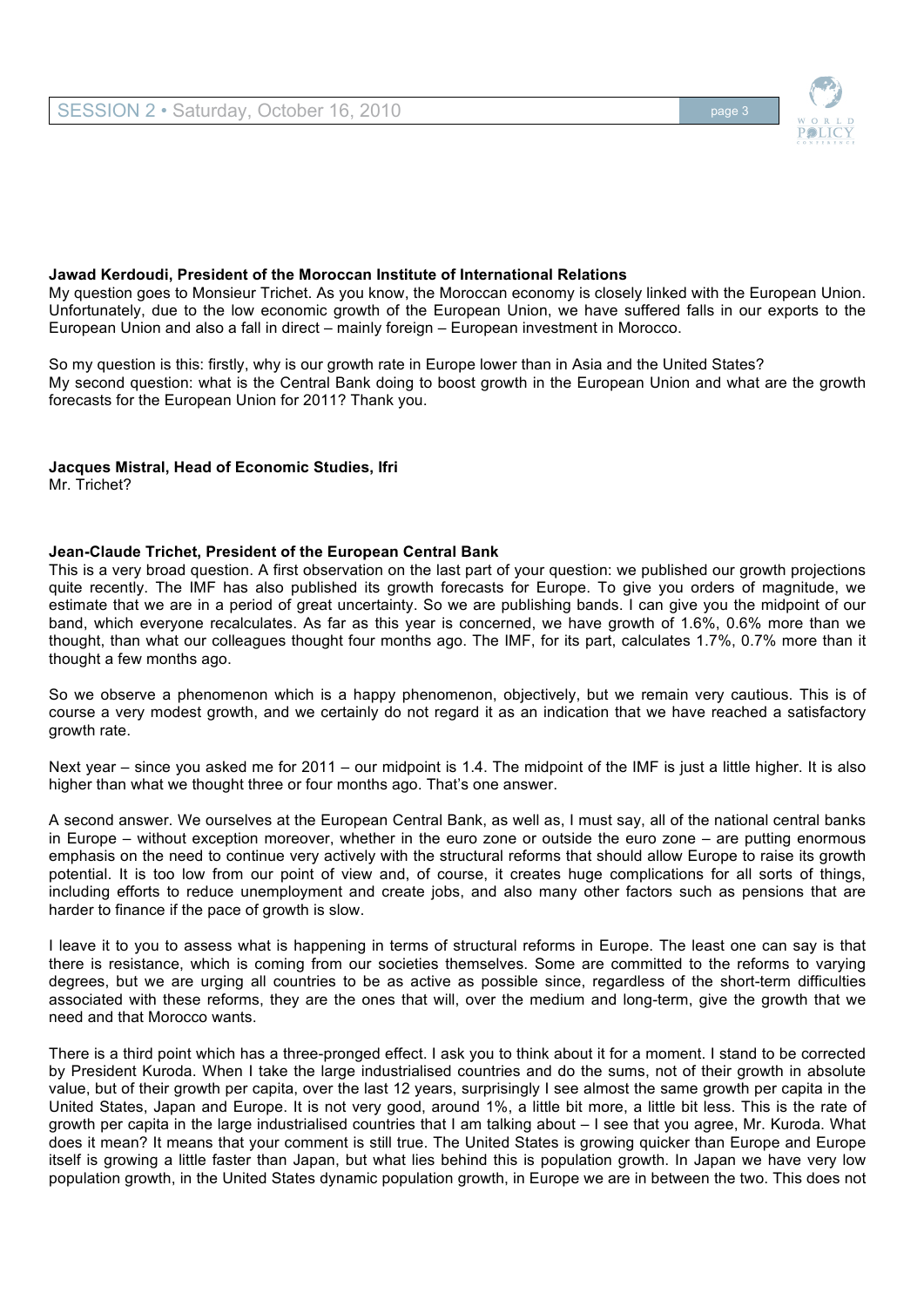

mean that the absolute value of growth is of little importance. A miniscule population growth is an enormous handicap and of course it may also be seen as an enormous handicap from the point of view of a friendly country that trades and has commercial and financial relations with Europe, such as Morocco. This, I think, is my way of commenting on your question.

## **Rahma Rachdi, journalist, The Open News Agency**

My question is addressed to Mr. Trichet and is about *global governance*. Mr. de Margerie explained yesterday that global governance should be based on an understanding between nations. Mr. Labecker spoke to us this morning about consensus. You yourself have talked about "informal and formal dialogue". It is obvious that, with such high stakes and given the size of the partners involved, whether institutions, great powers or nations, nothing can be relied on except good intentions and goodwill towards each other. My question is: what method of arbitration would be used and do you have in mind an example of a criterion for sanctioning wayward parties in the establishment of this new world order? Thank you.

#### **Jean-Claude Trichet, President of the European Central Bank**

That is a very good question. I think that Kemal maybe has an answer himself. I would say that in all institutions, whether the United Nations Organisation, the Bretton Woods institutions, other institutions or the World Trade Organisation, there are rules, procedures and methods for voting. One may have regrets about them, approve of them, one may say that some have rights of veto or dominate, like the UNO, etc., but in the end, there are rules and they can be applied.

When speaking of "informal governance", one necessarily relies on the nations themselves, in their sovereign aspect – Westphalian, as I said – and on other entities that are autonomous or independent. So one relies necessarily on consensus, it seems to me. One does not militarily force a country to change its *standards and codes.* 

I believe that your question is better addressed, maybe, to the UNO and to its basic function which is not economic and financial, but strategic. I don't know.

#### **Kemal Derviş, Vice President, Global Economy and Development, Brookings Institution**

Maybe it would be useful to remember that the World Trade Organisation, in fact, has rules that are perhaps a little – how should I put it – stronger. I think maybe we should have paid homage to the WTO in the last few years, because, despite a very difficult crisis – and I expect it to go on, because there are even greater pressures there – in the end, trade has not been terribly weakened. There has been a drop in trade, obviously, because of demand, but the rules have been followed. There has not been, shall we say, a widespread break-down of the rules of free trade. Obviously progress still needs to be made in the area of services and in many other areas. There are many things to do, but I think the fact that there have been some rules and that the powerful nations themselves – the most powerful countries within the framework of the WTO – abide by these rules, voluntarily – or at least by being part of the Treaty framework – is an example that may eventually also be applied in other areas.

#### **Xavier Vidal-Folch, Deputy Director, El País, President of the World Editors Forum**

Thank you Kemal for that information. I have a dozen or so requests, our time is nearly up, we only have a few seconds. But even so, the three over there, here in front and over there, please put your questions very briefly one after the other and then you will be given a joint answer.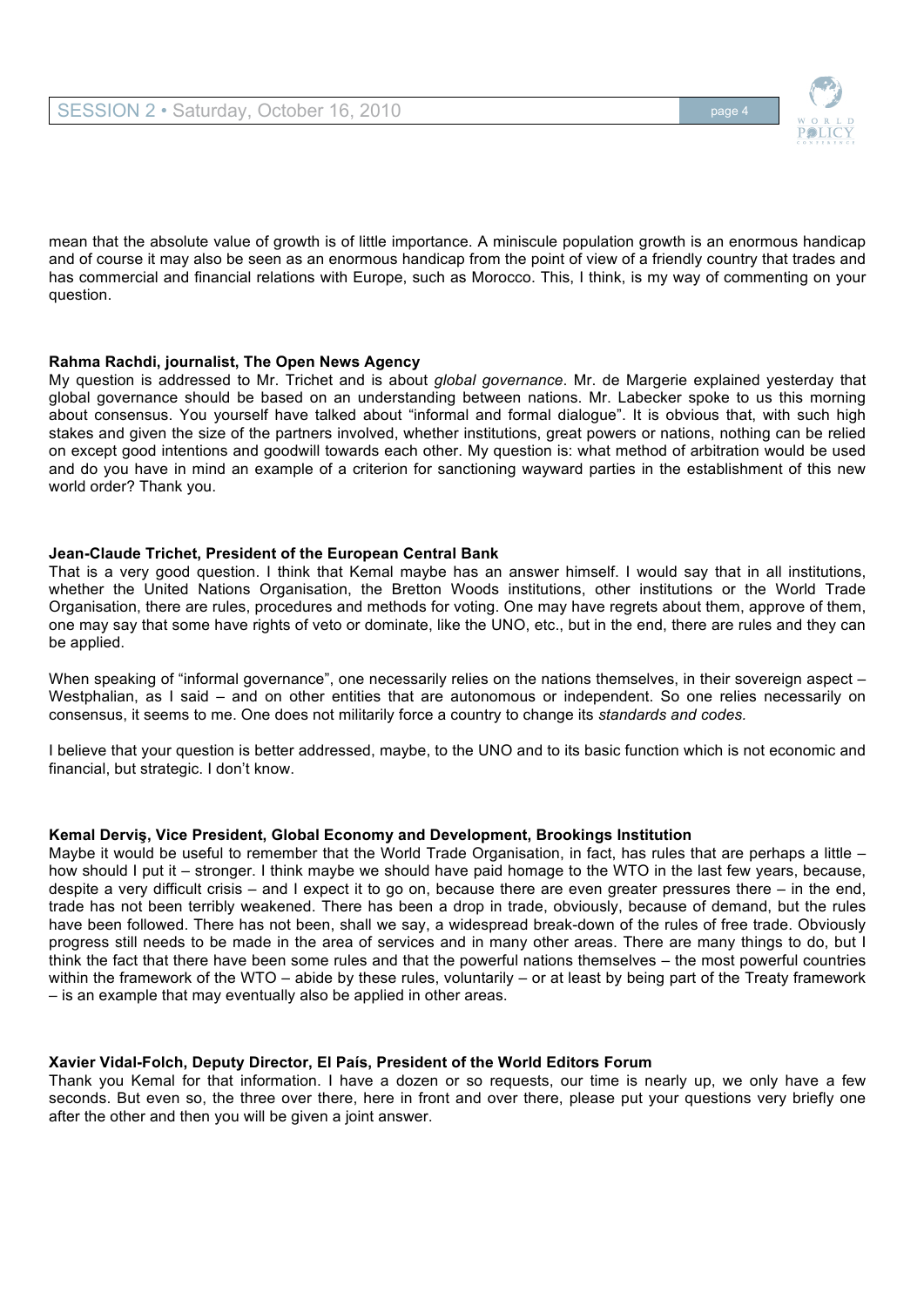

### **Philippe Chalmin**

**Professor of Economic History and Director of the Master of International Affairs, Paris-Dauphine University** You haven't said a word about monetary instability. Without contemplating a return to the Treaty of Westphalia, or Bretton Woods, do you think that the good times – or the moment – when the central banks got together at the Plazza or the Louvre can return and give us better visibility in terms of stable balances in the world's main currencies? Thank you.

#### **Afifa Dassouli, journalist,** *La Nouvelle Tribune*

I am a Moroccan journalist at *La Nouvelle Tribune*. My question: in our country we consider that we are an emerging country, going by how we meet certain criteria, notably growth; yet Morocco has applied to be part of the G20. The response has not been positive. What are the criteria that Morocco does not meet? Can you give us hope that one day a North African country will be part of the G20?

#### **Abdesselam Aboudrar, President of the Moroccan Central Authority for the Prevention of Corruption**

I have a comment and a question for Mr. Trichet. The comment relates to his thoughts on the growth rate *per capita*. Surely it is time for Europe to consider radically changing its immigration policy to boost growth. This is the question that was put by Mo Ibrahim just now.

My question is that the banks have been given nine years to implement Basel III. You have spoken about speed; it only took a few days to spend hundreds of billions of dollars for the bail out. Is this normal and are the prudential measures sufficient? The requirement has risen to 7%; specialists talk of 20%? What is your opinion on this?

#### **Xavier Vidal-Folch, Deputy Director, El País, President of the World Editors Forum**

Thank you. I ask Monsieur Trichet to reply on monetary instability and growth *per capita*. I ask the others to say something about the Morocco G20 story, and the final comments of Jacques will close proceedings.

#### **Jean-Claude Trichet, President of the European Central Bank**

On exchange rates, briefly. We all consider and of course I firmly and seriously believe that excessive volatility and misalignments in currency markets are adverse factors from the point of view of world stability and growth. Secondly, I have always said and I repeat, as the US authorities say, that a strong dollar against the other major free floating convertible currencies is in the interest of the United States. I have always said that I shared this opinion and that I approve of it.

Thirdly, regarding emerging countries which, as we have seen during the introductory talks, have large surpluses and which have said they would start to move towards greater flexibility in exchange rates, this we approve of and we think it is one factor – as President Kuroda mentioned – for re-establishing a favourable balance for growth and job creation at world level.

On the growth rate *per capita*, the question is in fact direct: *if you Europeans think…* I believe that it is quite true, that the problem of European population growth is a major one. There are several ways to get a more dynamic population growth: certainly immigration, certainly also policies that are more child-friendly. These also involve services being provided so that mothers can effectively have the career they seek and also the role of mother. In short, these are major subjects that we are faced with, and the question is very relevant.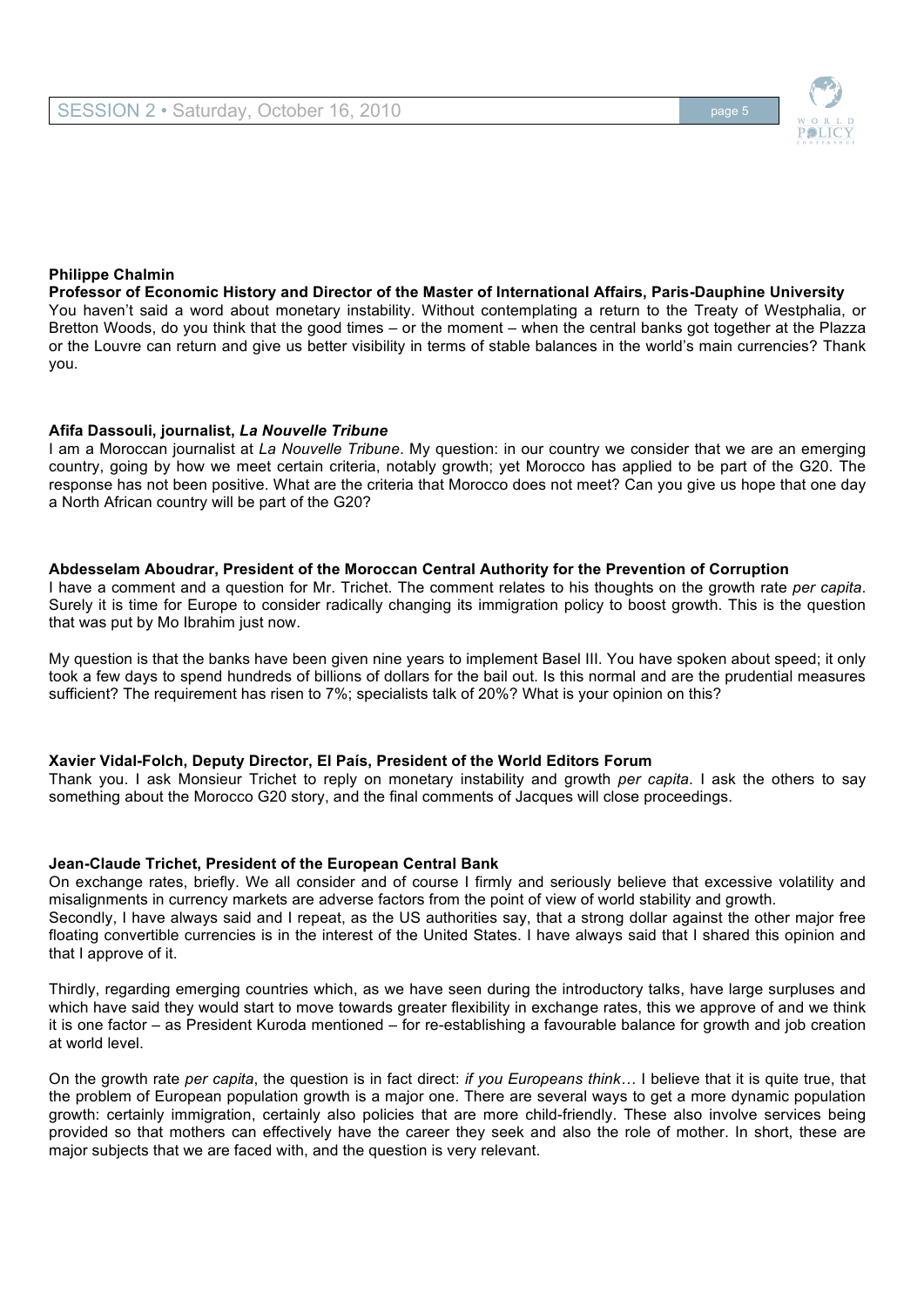

**Xavier Vidal-Folch, Deputy Director, El País, President of the World Editors Forum** Fathers too? Not only mothers!

## **Jean-Claude Trichet, President of the European Central Bank**

Yes, of course. Both! You're right.

#### **Haruhiko Kuroda, President, Asian Development Bank**

I have two points. The first is on global imbalances and necessary currency realignment. I really think that cooperative solutions to this issue are far better than non cooperative solutions. I think that the international community must find ways to resolve this issue as swiftly as possible. The US dollar was over valued vis a vis the Japanese yen and Deutschmark in the early 1970s, particularly after the famous Nixon shock. It was the G10 which arbitrated and came up with a solution to this necessity of global currency realignment.

Then in the mid 1980s, the US dollar was again over valued. It was of course the G5 which produced the famous Basel Accords. Then in 1987, the Louvre Accord was made, which was the outcome of the G7 Finance Ministers' Meeting. As you know, the Italian Finance Minister did not participate, so it was G6, but it was formally G7.

Now, I think those informal governance or consultative processes that Jean Claude mentioned will continue to be very important. Of course, the International Monetary Fund (IMF) is at the centre of the international monetary system. However, when major currency realignment is necessary, 185 6 members of the IMF cannot engage smoothly in negotiations about the realignment of major currencies.

However, this time, the necessity of realignment is not among G3 or G7 countries, the necessity is for alignment between the G3 currencies and emerging currencies. I should also refer to it as smoother realignment of all the emerging currencies, without creating disruption between emerging currencies. It is probably best for the G20, which includes G3 countries, as well as major emerging economies, to discuss and come up with better cooperative solutions.

Secondly, in relation to demographics, I agree with Jean Claude Trichet. Basically, Japan has a zero population growth, or I should say that it has started to decline slightly, while the US has a population growth of about 1%. There is a GDP growth in Japan of 1.5%. This is the same as the 2.5% growth in the US, as far as per capita income growth is concerned. This does not mean that Japan does not require any structural reforms, including immigration policies that are more liberal.

#### **Kemal Derviş, Vice President, Global Economy and Development, Brookings Institution**

Very quickly about emerging countries, on the comment by Jean-Claude Trichet. Jean-Claude, there are really two types of country there. There are countries that have surpluses in their current account and which do not appreciate, indeed, which accumulate reserves, and then there is the different problem of countries that unfortunately develop current account deficits, such as Turkey now, Brazil and many others. This is somewhat similar to the phenomenon in Spain, we could say, where the pressure on exchange rates is happening against the background of a deficit. That is much less sound, I think. There is a problem there.

A final point on the G20 and Morocco. The G20 cannot become the G40 or the G50. This is not possible, but as I'm sure you are aware Madam, the G20 has always invited countries representing regional groups – Africa, Asia, etc. – to. One can fully expect that Morocco, at some point, will represent a group, whether African or, for example, the Arab countries which are not very strongly represented. In that context, it could happen, but if the numbers are increased –